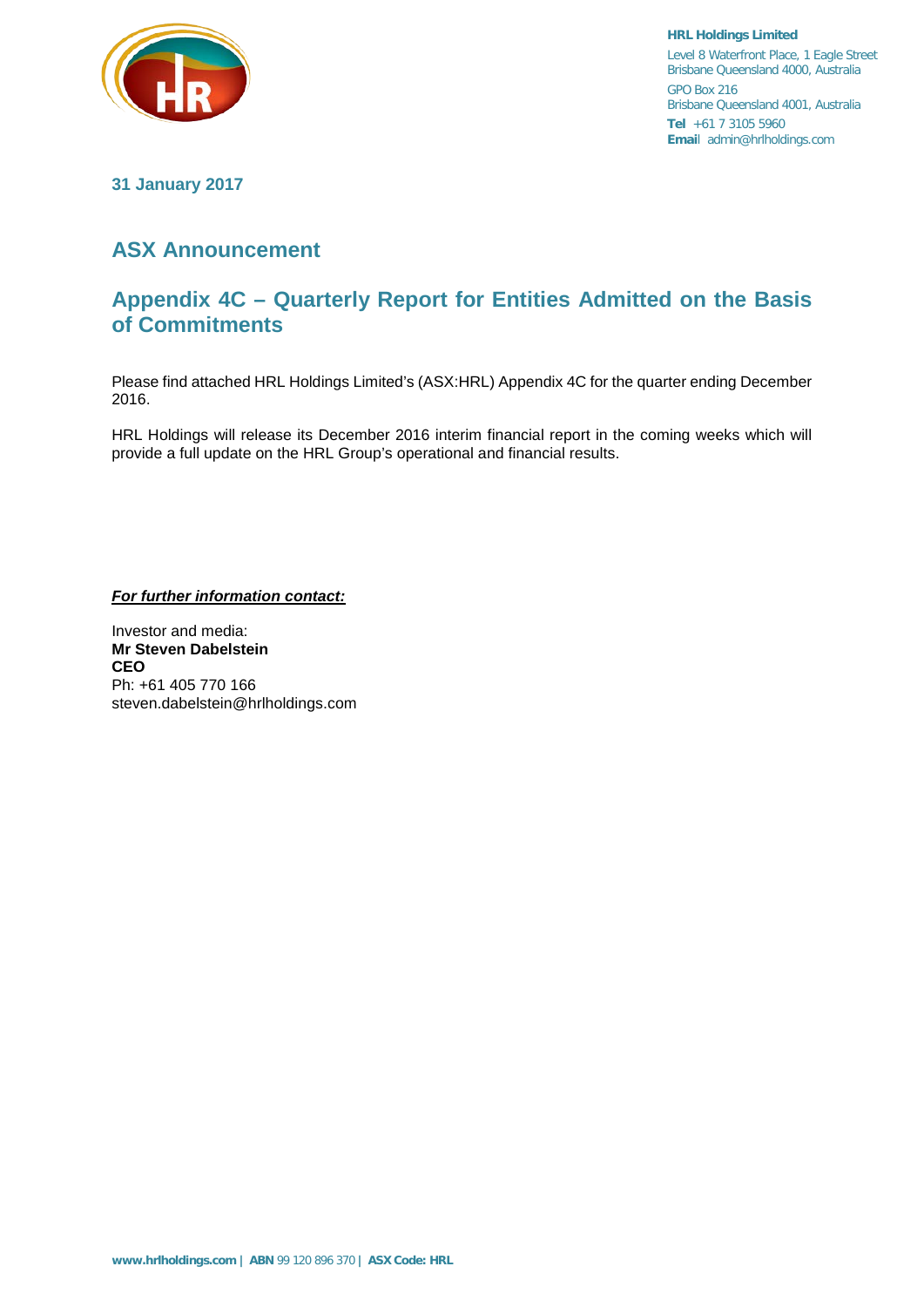*+Rule 4.7B*

# **Appendix 4C**

# **Quarterly report for entities subject to Listing Rule 4.7B**

Introduced 31/03/00 Amended 30/09/01, 24/10/05, 17/12/10, 01/09/16

#### **Name of entity**

HRL HOLDINGS LIMITED

**ABN Quarter ended ("current quarter")**

99 120 896 371 December 2016

| <b>Consolidated statement of cash flows</b> |                                                   | <b>Current quarter</b><br>\$A'000 | Year to date (6<br>months)<br>\$A'000 |
|---------------------------------------------|---------------------------------------------------|-----------------------------------|---------------------------------------|
| 1.                                          | Cash flows from operating activities              |                                   |                                       |
| 1.1                                         | Receipts from customers                           | 3,113                             | 5,910                                 |
| 1.2                                         | Payments for                                      |                                   |                                       |
|                                             | research and development<br>(a)                   |                                   |                                       |
|                                             | direct costs of sales<br>(b)                      | (389)                             | (863)                                 |
|                                             | advertising and marketing<br>(c)                  | (5)                               | (6)                                   |
|                                             | leased assets<br>(d)                              | (160)                             | (319)                                 |
|                                             | staff costs<br>(e)                                | (1,516)                           | (2,998)                               |
|                                             | (f)<br>administration and corporate costs         | (735)                             | (1,610)                               |
| 1.3                                         | Dividends received (see note 3)                   |                                   |                                       |
| 1.4                                         | Interest received                                 |                                   |                                       |
| 1.5                                         | Interest and other costs of finance paid          | (27)                              | (53)                                  |
| 1.6                                         | Income taxes paid                                 |                                   | (219)                                 |
| 1.7                                         | Government grants and tax incentives              |                                   |                                       |
| 1.8                                         | Other (provide details if material)               |                                   |                                       |
| 1.9                                         | Net cash from / (used in) operating<br>activities | 281                               | (158)                                 |

|    | Cash flows from investing activities |       |       |
|----|--------------------------------------|-------|-------|
| 21 | Payments to acquire:                 |       |       |
|    | property, plant and equipment<br>(a) | (110) | (243) |
|    | businesses (see item 10)<br>(b)      |       |       |
|    | investments<br>(C)                   |       |       |

+ See chapter 19 for defined terms

#### *1 September 2016* Page 1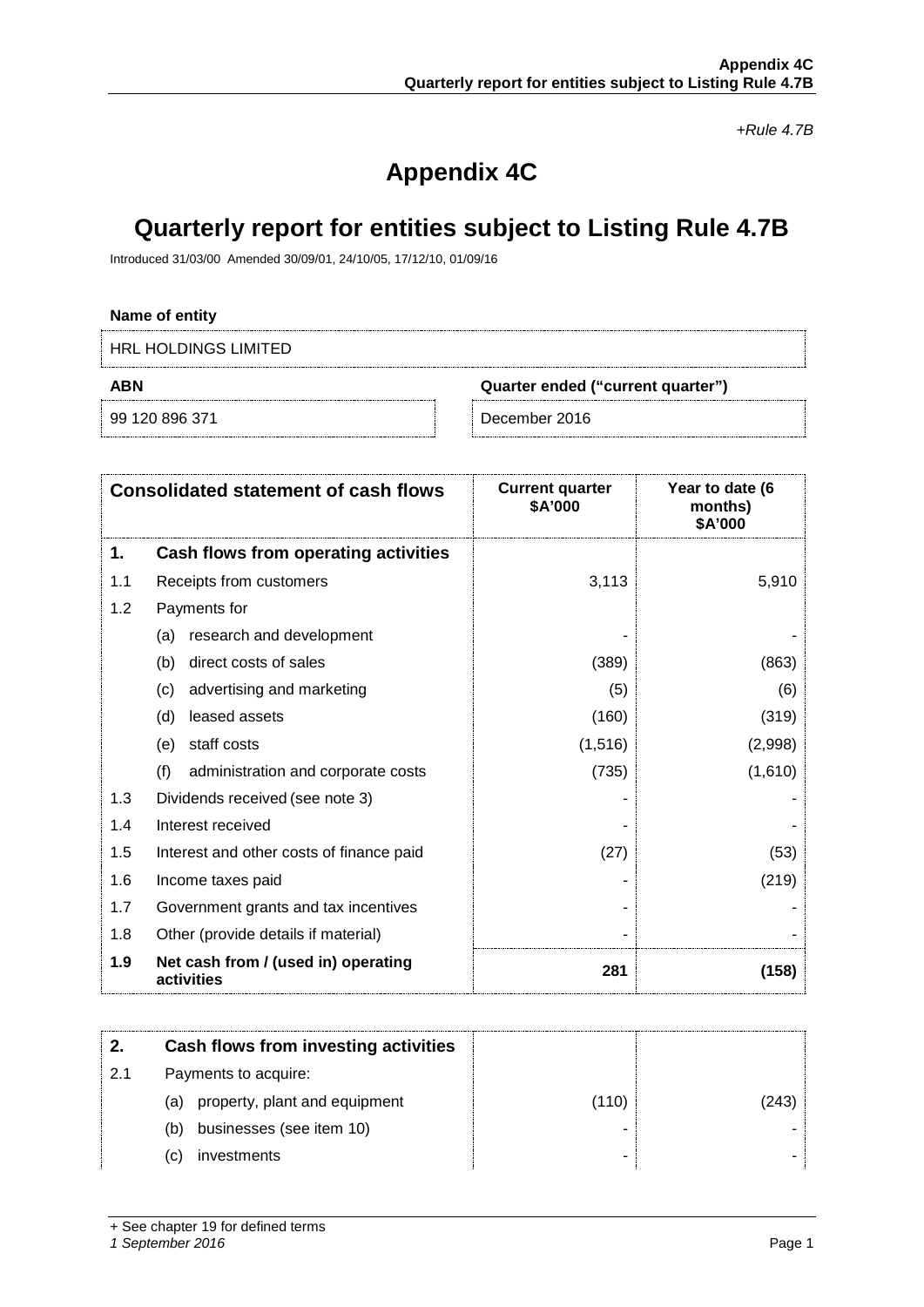| <b>Consolidated statement of cash flows</b> |                                                   | <b>Current quarter</b><br>\$A'000 | Year to date (6<br>months)<br>\$A'000 |
|---------------------------------------------|---------------------------------------------------|-----------------------------------|---------------------------------------|
|                                             | (d)<br>intellectual property                      |                                   |                                       |
|                                             | other non-current assets<br>(e)                   |                                   |                                       |
| 2.2                                         | Proceeds from disposal of:                        |                                   |                                       |
|                                             | property, plant and equipment<br>(a)              |                                   |                                       |
|                                             | businesses (see item 10)<br>(b)                   |                                   |                                       |
|                                             | (c)<br>investments                                |                                   |                                       |
|                                             | (d)<br>intellectual property                      |                                   |                                       |
|                                             | (e)<br>other non-current assets                   |                                   |                                       |
| 2.3                                         | Cash flows from loans to other entities           |                                   |                                       |
| 2.4                                         | Dividends received (see note 3)                   |                                   |                                       |
| 2.5                                         | Other (provide details if material)               |                                   |                                       |
| 2.6                                         | Net cash from / (used in) investing<br>activities | (110)                             | (243)                                 |

| 3.   | <b>Cash flows from financing activities</b>                                    |       |       |
|------|--------------------------------------------------------------------------------|-------|-------|
| 3.1  | Proceeds from issues of shares                                                 |       |       |
| 3.2  | Proceeds from issue of convertible notes                                       |       |       |
| 3.3  | Proceeds from exercise of share options                                        |       |       |
| 3.4  | Transaction costs related to issues of<br>shares, convertible notes or options |       |       |
| 3.5  | Proceeds from borrowings                                                       | 455   | 1,206 |
| 3.6  | Repayment of borrowings                                                        | (492) | (719) |
| 3.7  | Transaction costs related to loans and<br>borrowings                           |       |       |
| 3.8  | Dividends paid                                                                 |       |       |
| 3.9  | Other (provide details if material)                                            |       |       |
| 3.10 | Net cash from / (used in) financing<br>activities                              | (37)  | 487   |

| 4.  | Net increase / (decrease) in cash and<br>cash equivalents for the period |       |       |
|-----|--------------------------------------------------------------------------|-------|-------|
| 4.1 | Cash and cash equivalents at beginning of<br>quarter/year to date        | 364   | 393   |
| 4.2 | Net cash from / (used in) operating<br>activities (item 1.9 above)       | 281   | (158) |
| 4.3 | Net cash from / (used in) investing activities<br>(item 2.6 above)       | (110) | (243) |
| 4.4 | Net cash from / (used in) financing activities<br>(item 3.10 above)      | (37)  | 487   |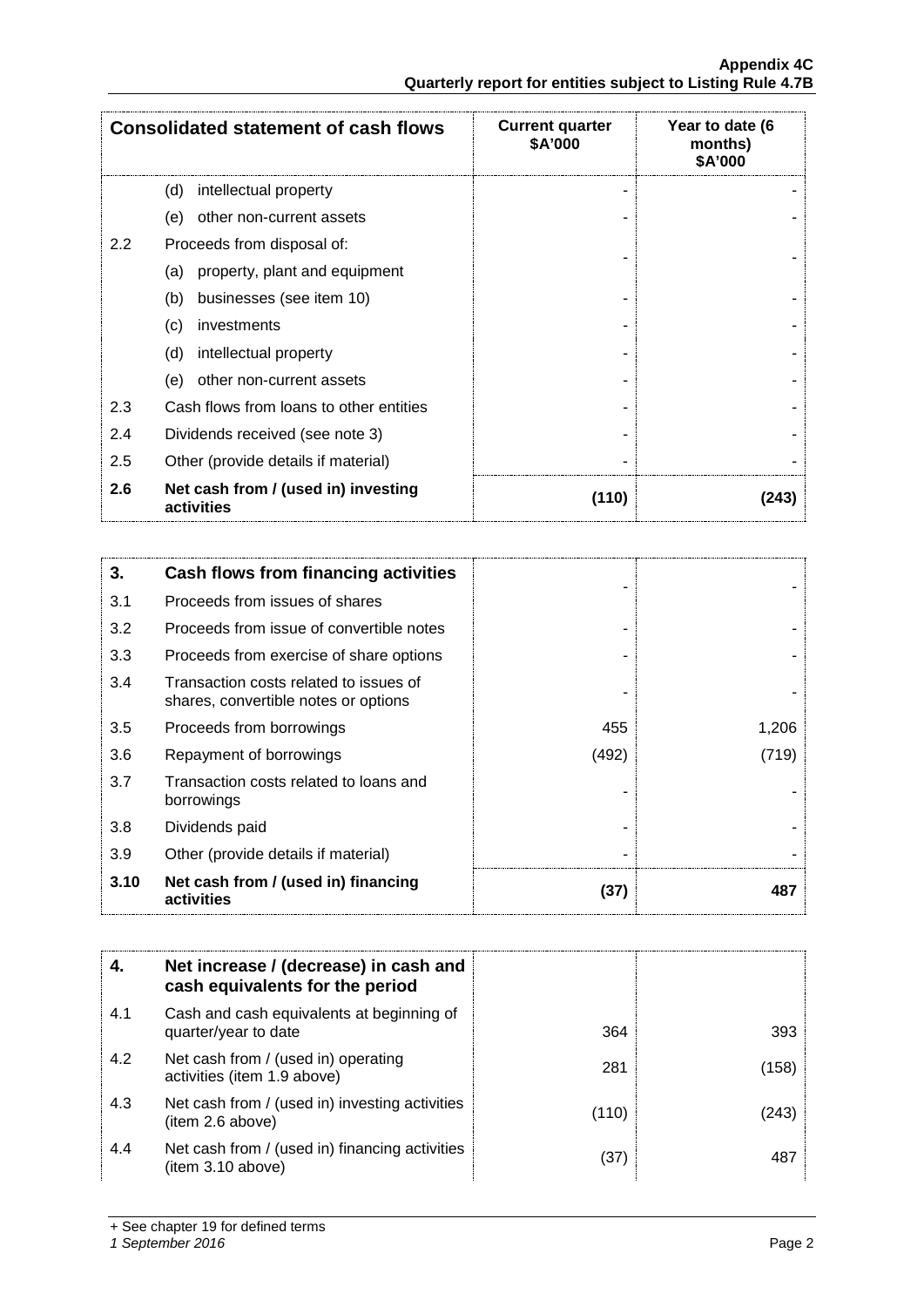| <b>Consolidated statement of cash flows</b> |                                                      | <b>Current quarter</b><br>\$A'000 | Year to date (6<br>months)<br>\$A'000 |
|---------------------------------------------|------------------------------------------------------|-----------------------------------|---------------------------------------|
| 4.5                                         | Effect of movement in exchange rates on<br>cash held |                                   |                                       |
| 4.6                                         | Cash and cash equivalents at end of<br>quarter       | 481                               |                                       |

| 5.  | Reconciliation of cash and cash<br>equivalents<br>at the end of the quarter (as shown in the<br>consolidated statement of cash flows) to the<br>related items in the accounts | <b>Current quarter</b><br>\$A'000 | <b>Previous quarter</b><br>\$A'000 |
|-----|-------------------------------------------------------------------------------------------------------------------------------------------------------------------------------|-----------------------------------|------------------------------------|
| 5.1 | Bank balances                                                                                                                                                                 | 441                               |                                    |
| 5.2 | Call deposits                                                                                                                                                                 | 40                                |                                    |
| 5.3 | <b>Bank overdrafts</b>                                                                                                                                                        |                                   |                                    |
| 5.4 | Other (provide details)                                                                                                                                                       |                                   |                                    |
| 5.5 | Cash and cash equivalents at end of<br>quarter (should equal item 4.6 above)                                                                                                  | 481                               |                                    |

### **6.** Payments to directors of the entity and their associates

- 6.1 Aggregate amount of payments to these parties included in item 1.2
- 6.2 Aggregate amount of cash flow from loans to these parties included in them 2.3 and the set of the set of the<br>in item 2.3 and the set of the set of the set of the set of the set of the set of the set of the set of the s
- 6.3 Include below any explanation necessary to understand the transactions included in items 6.1 and 6.2

Executive and Non-Executive directors remuneration and fees (\$92k)

Rental payments to a Director related entity in relation to premises rented by OCTIEF Pty Ltd (\$26k)

Software consulting payments to a Director related entity (\$101k). These fees are contracted under normal terms and conditions.

#### **7. Payments to related entities of the entity and their associates**

- 7.1 Aggregate amount of payments to these parties included in item 1.2 |
- 7.2 Aggregate amount of cash flow from loans to these parties included in them 2.3
- 7.3 Include below any explanation necessary to understand the transactions included in items 7.1 and 7.2

| <b>Current quarter</b><br>\$A'000 |     |
|-----------------------------------|-----|
|                                   | 218 |
|                                   |     |

**Current quarter \$A'000**

<sup>+</sup> See chapter 19 for defined terms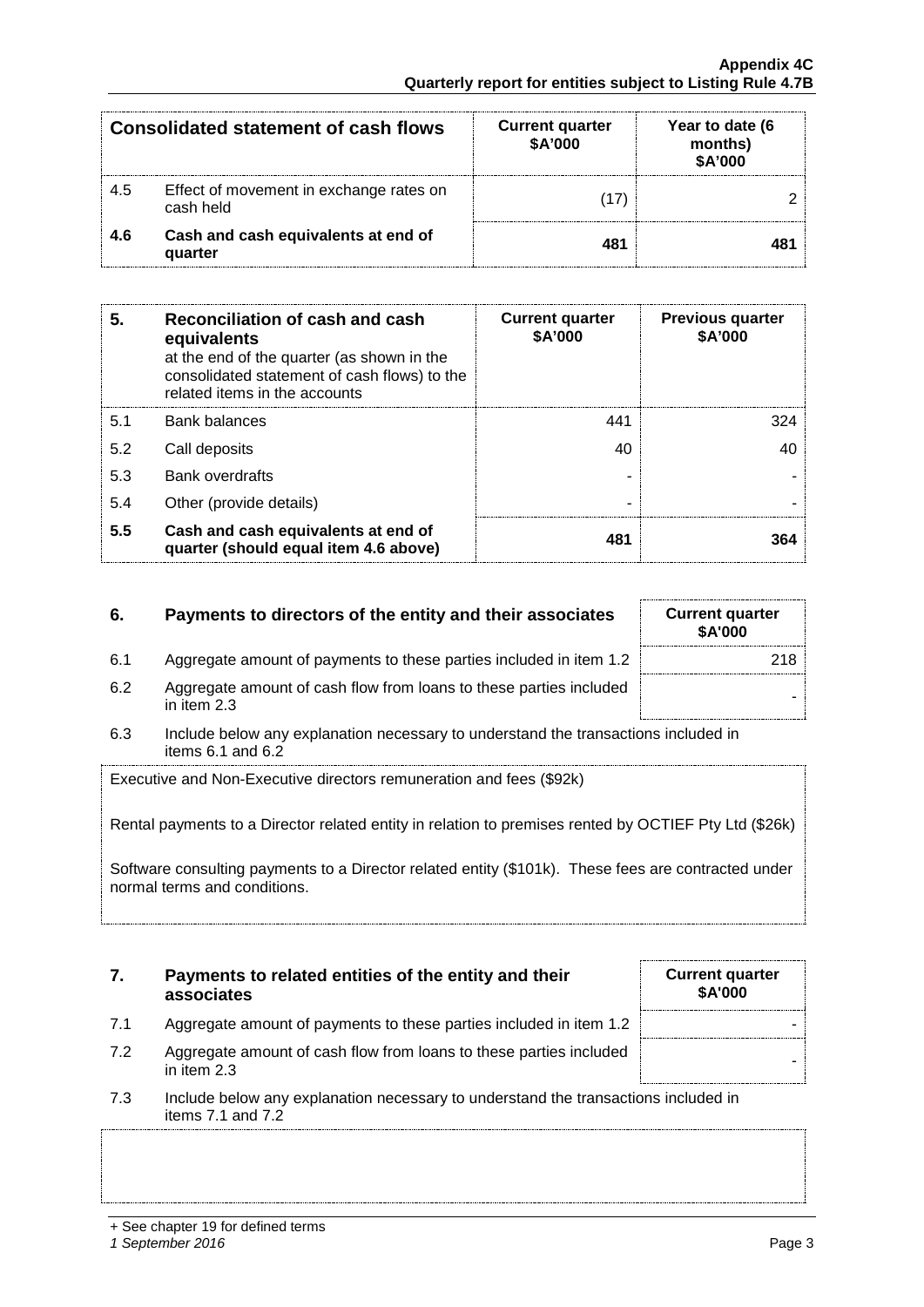#### **8. Financing facilities available** *Add notes as necessary for an understanding of the position*

- 8.1 Loan facilities
- 8.2 Credit standby arrangements
- 8.3 Other (please specify)

| <b>Total facility amount</b><br>at quarter end<br>\$A'000 | Amount drawn at<br>quarter end<br>\$A'000 |
|-----------------------------------------------------------|-------------------------------------------|
| 2,468                                                     | 1.775                                     |
|                                                           |                                           |
|                                                           |                                           |

8.4 Include below a description of each facility above, including the lender, interest rate and whether it is secured or unsecured. If any additional facilities have been entered into or are proposed to be entered into after quarter end, include details of those facilities as well.

Equipment loan facility provided by Westpac. Security taken over the asset that the borrowings relates to. Interest rates of 4.35% - 5.10% per annum which expire between December 2018 and February 2019.

Commercial bank loan provided by Westpac. Secured against all current and non-current assets of the Group by floating charge. The facility has an interest rate of 4.85% per annum and expires in September 2019.

| 9.  | <b>Estimated cash outflows for next quarter</b> | <b>\$A'000</b> |
|-----|-------------------------------------------------|----------------|
| 9.1 | Research and development                        |                |
| 9.2 | Direct cost of sales                            |                |
| 9.3 | Advertising and marketing                       |                |
| 9.4 | Leased assets                                   | 160            |
| 9.5 | Staff costs                                     | .400           |
| 9.6 | Administration and corporate costs              | 500            |
| 9.7 | Other (provide details if material)             |                |
| 9.8 | <b>Total estimated cash outflows</b>            |                |

|      | Acquisitions and disposals of<br>business entities<br>(items $2.1(b)$ and $2.2(b)$ above) | <b>Acquisitions</b> | <b>Disposals</b> |
|------|-------------------------------------------------------------------------------------------|---------------------|------------------|
| 10.1 | Name of entity                                                                            |                     |                  |
| 10.2 | Place of incorporation or<br>registration                                                 |                     |                  |
| 10.3 | Consideration for acquisition or<br>disposal                                              |                     |                  |
| 10.4 | Total net assets                                                                          |                     |                  |
| 10.5 | Nature of business                                                                        |                     |                  |